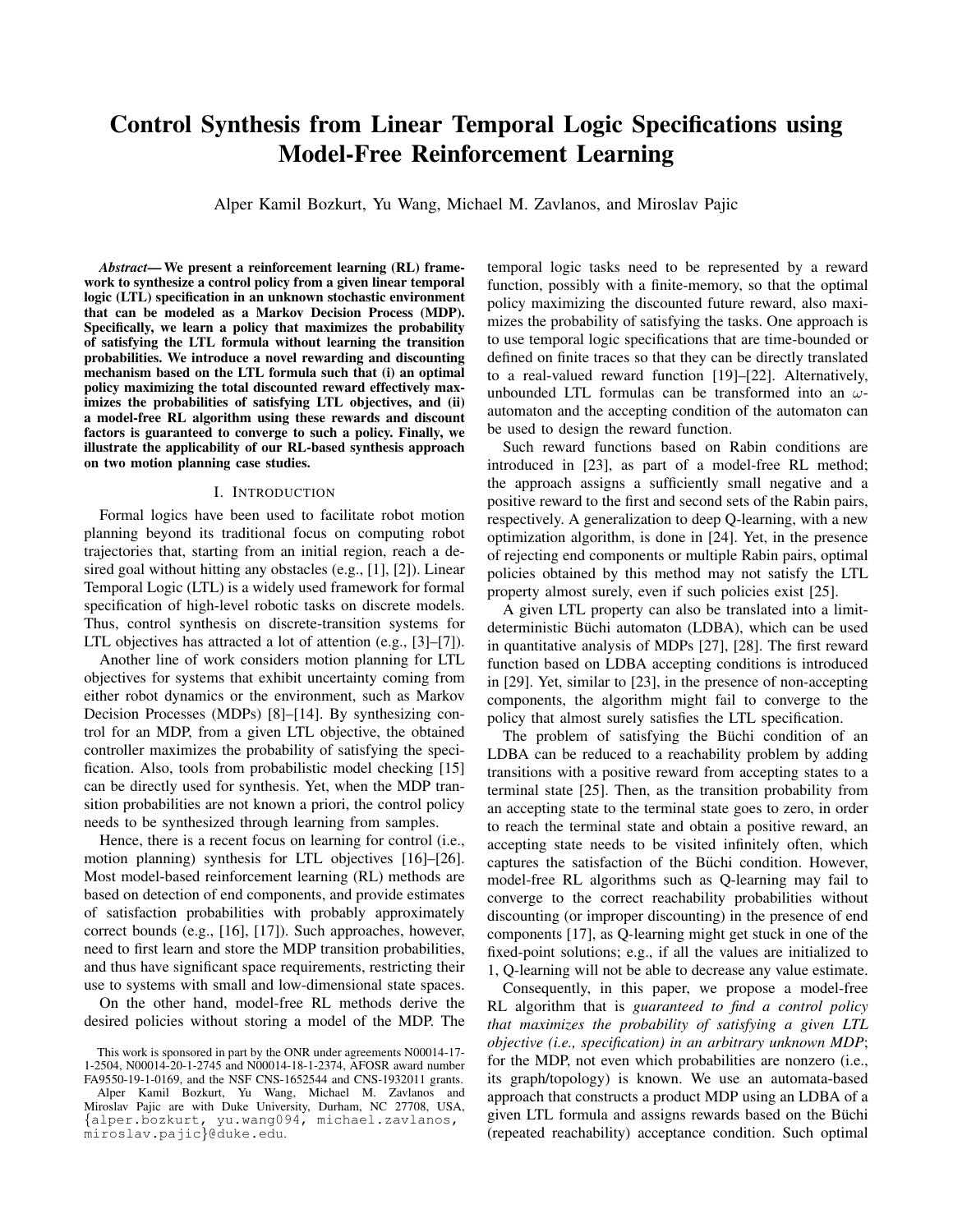policy can then be derived by learning a policy maximizing the satisfaction probability of the Büchi condition on the product. Unlike [25], our approach directly assigns positive rewards to the accepting states and discounts these rewards in such a way that the values of the optimal policy are *proved to converge to the maximal satisfaction probabilities* as the discount factor goes beyond a threshold that is less than 1.

The rest of the paper is organized as follows. We introduce preliminaries and formalize the problem in Sec. II. Sec. III presents our model-free RL algorithm that maximizes probabilities that LTL specifications are satisfied. Finally, we evaluate our approach on several motion planning problems for mobile robots (Sec. IV), before concluding in Sec. V.

# II. PRELIMINARIES AND PROBLEM STATEMENT

We start with preliminaries on LTL, MDPs, and RL on MDPs, before problem formulation. We denote the sets of real and natural numbers by  $\mathbb R$  and  $\mathbb N$ , respectively. For a set  $S, S<sup>+</sup>$  denotes the set of all finite sequences taken from  $S$ .

# *A. Markov Decision Processes and Reinforcement Learning*

MDPs are common modeling formalism for systems that permit nondeterministic choices with probabilistic outcomes.

Definition 1. *A (labeled) MDP is a tuple* M =  $(S, A, P, s_0, AP, L)$ *, where* S *is a finite set of states,* A *is a finite set of actions,*  $P : S \times A \times S \rightarrow [0, 1]$  *is the transition probability function,*  $s_0 \in S$  *is an initial state, AP is a finite set of atomic propositions, and*  $L : S \rightarrow 2^{AP}$  *is a labeling function. For simplicity, let* A(s) *denote the set of actions that can be taken in state s; then for all states*  $s \in S$ *, it holds that*  $\sum_{s' \in S} P(s, a, s') = 1$  *if*  $a \in A(s)$ *, and* 0 *otherwise.* 

A path is an infinite sequence of states  $\sigma = s_0 s_1 s_2 \dots$ , with  $s_i \in S$  such that for all  $i \geq 0$ , there exists  $a_i \in A$  with  $P(s_i, a_i, s_{i+1}) > 0$ . We use  $\sigma[i]$  to denote the state  $s_i$ , as well as  $\sigma[i]$  and  $\sigma[i+1]$  to denote the prefix  $s_0s_1 \ldots s_i$  and the suffix  $s_{i+1}s_{i+2} \ldots$  of the path, respectively.

Definition 2. *A policy* π *for an MDP* M *is a function*  $\pi : S^+ \to A$  *such that*  $\pi(\sigma[n]) \in A(\sigma[n])$ *. A policy is memoryless if it only depends on the current state, i.e.,*  $\pi(\sigma[n]) = \pi(\sigma[n])$  *for any*  $\sigma$ *, and thus can be defined as*  $\pi: S \to A$ *. A Markov chain (MC) of an MDP M induced by a* memoryless policy  $\pi$  *is a tuple*  $\mathcal{M}_{\pi} = (S, P_{\pi}, s_0, AP, L)$ *,*  $where P_{\pi}(s, s') = P(s, \pi(s), s')$  *for all*  $s, s' \in S$ *.* A **bottom** *strongly connected component (BSCC) of an MC is a strongly connected component with no outgoing transitions.*

Let  $R : S \to \mathbb{R}$  be a *reward function* of the MDP M. Then, for a discount factor  $\gamma \in (0,1)$ , the K-step *return*  $(K \in \mathbb{N}$  or  $K = \infty)$  of a path  $\sigma$  from time  $t \in \mathbb{N}$  is

$$
G_{t:K}(\sigma) = \sum_{i=0} \gamma^i R(\sigma[t+i]), \ G_t(\sigma) = \lim_{K \to \infty} G_{t:K}(\sigma). \tag{1}
$$

Under a policy  $\pi$ , the *value* of a state s is defined as the expected return of a path – i.e.,

$$
v_{\pi}(s) = \mathbb{E}_{\pi} \left[ G_t(\sigma) \mid \sigma[t] = s \right], \tag{2}
$$

for any fixed  $t \in \mathbb{N}$  such that  $Pr_{\pi}^{\mathcal{M}}(\sigma[t] = s) > 0$ .

The RL objective is to find an optimal policy  $\pi^*$  for MDP M from samples, such that the return  $v_\pi(s)$  is maximized for all  $s \in S$ ; we denote the maximum by  $v_*(s)$ . Specifically, RL is *model-free*, if  $\pi^*$  is derived without explicitly estimating the transition probabilities, as done in model-based RL; hence, it scales significantly better in large applications [30].

#### *B. LTL and Limit-Deterministic Buchi Automata ¨*

LTL provides a high-level language to describe specifications of a system. LTL formulas can be constructed inductively as combinations of Boolean operators, negation  $(\neg)$ and conjunction  $(\wedge)$ , and two temporal operators, next  $(\bigcap)$ and until  $(U)$ , using the following syntax:

$$
\varphi ::= \text{true} \mid a \mid \varphi_1 \land \varphi_2 \mid \neg \varphi \mid \bigcirc \varphi \mid \varphi_1 \mathsf{U} \varphi_2, \ a \in \mathsf{AP}. \ (3)
$$

The satisfaction of an LTL formula  $\varphi$  for a path  $\sigma$  of an MDP from Def. 1 (denoted by  $\sigma \models \varphi$ ) is defined as follows:  $\sigma$  satisfies an atomic proposition a, if the first state  $s_0$  of the path is labeled with a, i.e.,  $a \in L(s_0)$ ; a path  $\sigma$  satisfies  $\bigcirc \varphi$ if  $\sigma[1:]$  satisfies the formula  $\varphi$ ; and finally,

$$
\sigma \models \varphi_1 \mathsf{U} \varphi_2
$$
, if  $\exists i \, \sigma[i] \models \varphi_2$  and  $\forall j < i \, \sigma[j] \models \varphi_1$ . (4)

Other common Boolean and temporal operators are derived as follows: (or)  $\varphi_1 \vee \varphi_2 \equiv \neg(\neg \varphi_1 \wedge \neg \varphi_2)$ ; (implies)  $\varphi_1 \rightarrow$  $\varphi_2 \equiv \neg \varphi_1 \vee \varphi_2$ ; (eventually)  $\Diamond \varphi \equiv \text{true } \bigcup \varphi$ ; and (always)  $\Box \varphi \equiv \neg (\Diamond \neg \varphi)$  [15].

Satisfaction of an LTL formula can be evaluated on a Limit-Deterministic Büchi Automata (LDBA) that can be directly derived from the formula [27], [28].

**Definition 3.** An LDBA is a tuple  $\mathcal{A} = (Q, \Sigma, \delta, q_0, B)$ , *where* Q *is a finite set of states,* Σ *is a finite alphabet,*  $\delta: Q \times (\Sigma \cup {\{\epsilon\}}) \to 2^Q$  is a (partial) transition function,  $q_0 \in Q$  *is an initial state, and B is a set of* accepting states, such that (i)  $\delta$  is total except for the  $\epsilon$ -moves, i.e.,  $|\delta(q, \alpha)| = 1$  *for all*  $q \in Q$ ,  $\alpha \in \Sigma$ *; and (ii) there exists a bipartition of* Q *to an initial and an accepting component, i.e.,*  $Q_I \cup Q_A = Q$ *, where* 

- *the -moves are not allowed in the accepting component, i.e., for any*  $q \in Q_A$ ,  $\delta(q, \epsilon) = \emptyset$ ,
- *outgoing transitions from the accepting component stay within it, i.e., for any*  $q \in Q_A$ ,  $\nu \in \Sigma$ ,  $\delta(q, \nu) \subseteq Q_A$ ,
- *the accepting states are in the accepting component, i.e.,*  $B \subseteq Q_A$ .

*An infinite path* σ *is accepted by the LDBA if it satisfies the Büchi condition* – *i.e.,*  $inf(\sigma) \cap B \neq \emptyset$ *, where*  $inf(\sigma)$  *denotes the set of states visited by* σ *infinitely many times.*

### *C. Problem Statement*

In this work, we consider the problem of synthesizing a robot control policy in a stochastic environment such that *the probability of satisfying the desired specification is maximized*. The robot environment is modeled as an MDP with *unknown transition probabilities* (i.e., not even which probabilities are nonzero is known), and the desired objective (i.e., specification) is given by an LTL formula. Our goal is to obtain such a policy by *learning the maximal probabilities that the LTL specification is satisfied*; this should be achieved by directly interacting with the environment – i.e., *without constructing a model of the MDP*.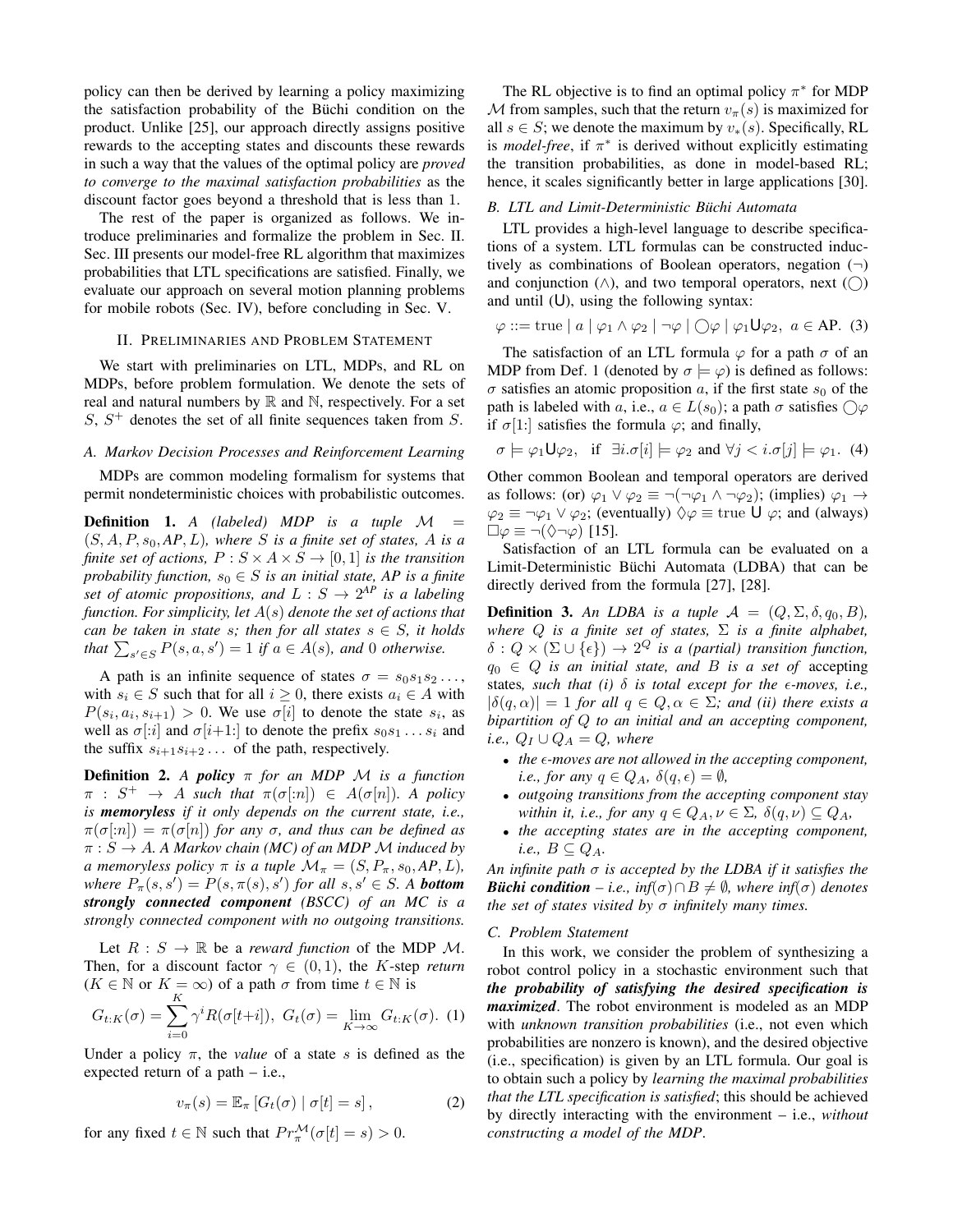For any policy  $\pi$ ,  $Pr_{\pi}(s \models \varphi)$  denotes the probability of all paths from the state s to satisfy formula  $\varphi$  under the policy

$$
Pr_{\pi}^{\mathcal{M}}(s \models \varphi) := Pr_{\pi}^{\mathcal{M}} \{ \sigma \mid \sigma[0] = s \text{ and } \sigma \models \varphi \}.
$$
 (5)

We omit the superscript  $M$  when it is clear from the context. We now formally state the problem considered in this work.

**Problem 1.** *Given an MDP*  $\mathcal{M} = (S, A, P, s_0, AP, L)$  *where* P *is fully unknown and an LTL specification* ϕ*, design a model-free RL algorithm that finds a finite-memory objective policy* π <sup>ϕ</sup> *that satisfies*

$$
Pr_{\pi^{\varphi}}\left(s\models\varphi\right) = Pr_{\max}(s\models\varphi),\tag{6}
$$

*where*  $Pr_{max}(s \models \varphi) := \max_{\pi} Pr_{\pi}(s \models \varphi)$  *for all*  $s \in S$ *.* 

# III. RL-BASED SYNTHESIS FROM LTL SPECIFICATIONS

In this section, we introduce a framework to solve Problem 1. We start by exploiting the fact that any LTL formula can be transformed into an LDBA that can be used in quantitative analysis of MDPs [27], [28]; in such LDBAs, the only nondeterministic transitions are the  $\epsilon$ -moves from the initial component to the accepting component (e.g., see Fig. 1a). Therefore, we reduce the problem of satisfying a given LTL objective  $\varphi$  in an MDP M to the problem satisfying a repeated reachability (Büchi) objective  $\varphi_B$  =  $\Box \Diamond B$  in the product MDP, computed from the MDP M and the obtained LBDA. We then exploit a new discounting and rewarding mechanism that enables the use of modelfree reinforcement learning, to find an objective policy with strong performance guarantees (i.e., probability maximization). Specifically, we use Q-learning [31] in this work, but other reinforcement learning methods can be applied similarly. Our overall approach is captured in Algorithm 1, and we now describe each step in detail.

## *A. Design of Product MDP*

Given an LTL formula  $\varphi$  with atomic propositions  $2^{AP}$ , the product MDP is constructed by composing  $M$  with an LDBA  $\mathcal{A}_{\varphi}$  with the alphabet  $2^{AP}$ , which can be automatically derived from  $\varphi$  [27], [28]. LDBAs, similarly to deterministic Rabin automata [15], can be used in quantitative analysis of MDPs if they are constructed in a certain way [25].

**Definition 4.** *A product MDP*  $\mathcal{M}^{\times} = (S^{\times}, A^{\times}, P^{\times}, s_0^{\times})$  $B^{\times}$ ) *of an MDP*  $\mathcal{M} = (S, A, P, s_0, AP, L)$  *and an LDBA*  $\mathcal{A} = (Q, 2^{AP}, \delta, q_0, B)$  *is defined as:*  $S^{\times} = S \times Q$  *is the set of states,*  $A^{\times} = A \cup \overline{A^{\epsilon}}$ ,  $A^{\epsilon} := {\epsilon_q | q \in Q}$  *is the action set,*  $P^{\times}: S^{\times} \times A^{\times} \times S^{\times} \rightarrow [0,1]$  *is the transition function* 

$$
P^{\times}(\langle s, q \rangle, a, \langle s', q' \rangle)
$$
  
= 
$$
\begin{cases} P(s, a, s') & q' = \delta(q, L(s)) \text{ and } a \notin A^{\epsilon} \\ 1 & a = \epsilon_{q'} \text{ and } q' \in \delta(q, \epsilon) \text{ and } s = s', \\ 0 & otherwise \end{cases}
$$
 (7)

 $s_0^{\times}$  *is*  $\langle s_0, q_0 \rangle$ *, and*  $B^{\times} = \{ \langle s, q \rangle \in S^{\times} \mid q \in B \}$  *is the set of accepting states. We say that a path* σ *of the product MDP*  $\mathcal{M}^{\times}$  *satisfies the Büchi condition*  $\varphi_B$  *if*  $inf(\sigma) \cap B^{\times} \neq \emptyset$ *.* 

The nondeterministic  $\epsilon$ -moves in the LDBA are represented by  $\epsilon$ -actions in the product MDP. When an  $\epsilon$ -action Algorithm 1: Model-free RL-based synthesis on MDPs that maximizes the satisfaction probability of LTL specifications.

| <b>Input:</b> LTL formula $\varphi$ , MDP M                                                                                         |
|-------------------------------------------------------------------------------------------------------------------------------------|
| Translate $\varphi$ to an LDBA $\mathcal{A}_{\varphi}$                                                                              |
| Construct the product $\mathcal{M}^{\times}$ of $\mathcal{M}$ and $\mathcal{A}_{\varphi}$                                           |
| Initialize $Q(\langle s, q \rangle, a)$ on $\mathcal{M}^{\times}$                                                                   |
| for $t = 0, 1, \ldots, T$ do                                                                                                        |
| Derive a policy $\pi$ from Q                                                                                                        |
| Take the action $a_t \leftarrow \pi(\langle s, q \rangle_t)$                                                                        |
| Observe the next state $\langle s, q \rangle_{t+1}$                                                                                 |
| $Q(\langle s,q \rangle_t, a_t) \leftarrow (1-\alpha) \cdot Q(\langle s,q \rangle_t, a_t) + \alpha \cdot R_B(\langle s,q \rangle_t)$ |
| $+\alpha \cdot \Gamma_B(\langle s,q \rangle_t) \cdot \max_{a'} Q(\langle s,q \rangle_{t+1},a')$                                     |
| end for                                                                                                                             |
| Get a greedy policy $\pi_B^{\varphi}$ from Q                                                                                        |
| <b>return</b> $\pi_B^{\varphi}$ and $\mathcal{A}_{\varphi}$                                                                         |
|                                                                                                                                     |

is taken, only the state of the LDBA is updated according to the corresponding  $\epsilon$ -move. When an MDP action is taken, the next MDP state will be determined by the transition probabilities and the LDBA makes a transition by consuming the label of the current MDP state. Intuitively, an  $\epsilon$ -action can be considered as guessing the possible paths generated in the future. If, as part of iterative learning, the guess is wrong the agent cannot change its guess; however, in the next RL episode, the agent can make the correct one.

An example product MDP is illustrated in Fig. 1. In the MDP (Fig. 1b), states  $s_0$  and  $s_1$  are labeled by atomic propositions  $a$  and  $b$ , respectively. In the LDBA (Fig. 1a), for simplicity, the transitions are labeled by Boolean formulas of the atomic propositions of a and b or an  $\epsilon$  label, with 1 standing for "true"; this is equivalent to labeling the transitions using sets of atomic propositions, as in Def. 3. A transition labeled by a Boolean formula is triggered upon receiving a set of atomic propositions satisfying that formula, and a transition labeled by an  $\epsilon$  label can be (but does not have to be) triggered automatically. The product MDP is shown in Fig. 1c.

To distinguish the two  $\epsilon$  transitions from  $q_0$  to  $q_1$  and from  $q_0$  to  $q_2$  in Fig. 1a, we denote them by  $\epsilon_1$  and  $\epsilon_2$  in Fig. 1c, respectively. Notice that choosing  $\epsilon_2$  before choosing  $\beta$  does not satisfy the Büchi condition although the generated paths by this policy satisfy the LTL formula. Yet, this does not constitute a problem because in such cases, there always exists a corresponding policy that generates the same paths and satisfies the Büchi condition (e.g. choosing  $\epsilon_2$  after  $\beta$ ).

Now, the satisfaction of the LTL objective  $\varphi$  on the original MDP  $\mathcal M$  is related to the satisfaction of the Büchi objective  $\varphi_B$  on the product MDP  $\mathcal{M}^{\times}$ , as formalized below.

**Lemma 1.** A memoryless policy  $\pi_B^{\varphi}$  that maximizes the *satisfaction probability of*  $\varphi_B$  *on*  $\mathcal{M}^{\times}$  *induces a finitememory policy* π <sup>ϕ</sup> *that maximizes the satisfaction probability of*  $\varphi$  *on*  $M$  *in Problem 1.* 

*Proof.* Follows from the proof of Theorem 3 in [28].  $\Box$ 

Therefore, the behavior of the induced policy  $\pi^{\varphi}$  can be described by the policy  $\pi_B^{\varphi}$  and the LDBA  $\mathcal{A}_{\varphi}$  derived directly from the LTL formula  $\varphi$ . Initially,  $\mathcal{A}_{\varphi}$  is reset to its start state  $q_0$  and whenever the MDP M makes a transition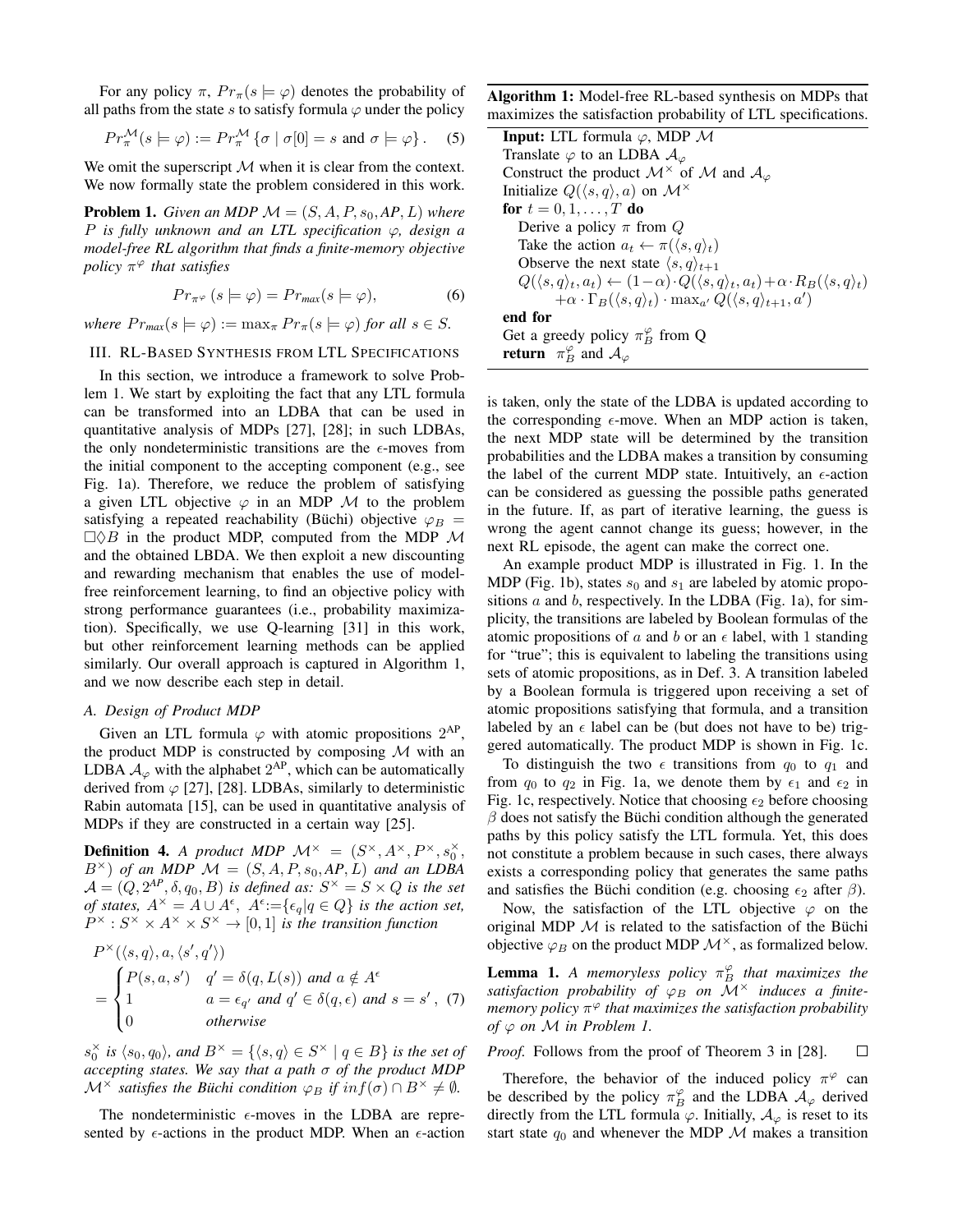

formula  $\varphi = \Diamond \Box a \vee \Diamond \Box b$ 



(b) An example MDP  $\mathcal{M}$ ; the circles denote MDP states, rectangles denote actions, and numbers transition probabilities



(c) The obtained product MDP

Fig. 1: Product MDP  $\mathcal{M}^{\times}$  obtained from an MDP  $\mathcal{M}$  and an LDBA  $\mathcal{A}$  that is automatically derived from an LTL formula  $\varphi$ .

from s to s',  $\mathcal{A}_{\varphi}$  updates its current state from q to  $\delta(q, L(s))$ . The action to be selected in an MDP state s when  $A_{\varphi}$  is in a state q is determined by  $\pi_B^{\varphi}$  as follows: if  $\pi_B^{\varphi}(\langle s, q \rangle)$  is an  $\epsilon$ -action  $\epsilon_{q'}$ ,  $\mathcal{A}_{\varphi}$  changes its state to  $q'$  and the action  $\pi_B^{\varphi}(\langle s, q' \rangle)$  is selected; otherwise,  $\pi_B^{\varphi}(\langle s, q \rangle)$  is selected.

# *B. Learning for Buchi Conditions with Discounted Rewards ¨*

Our goal is to learn a policy that maximizes the probability of satisfying a given Büchi objective. By Lemma 1, in what follows, we assume policies are memoryless since they are sufficient for Büchi objectives. For simplicity, we omit the superscript  $\times$  and write  $\mathcal{M} = (S, A, P, s_0, B)$  and  $s \in S$ instead of  $\mathcal{M}^{\times} = (S^{\times}, A^{\times}, P^{\times}, s_0^{\times}, B^{\times})$  and  $\langle s, q \rangle \in S^{\times}$ .

We propose a model-free learning method that uses carefully crafted rewards and state-dependent discounting based on the Büchi condition such that an optimal policy  $\pi^*$ maximizing the expected return is also an objective policy  $\pi_B^{\varphi}$  maximizing the satisfaction probabilities. Specifically, we define the return of a path as a function of these rewards and discount factors in such a way that the value of a state, the expected return from that state, approaches the probability of satisfying the objective as the discount factor  $\gamma$  goes to 1.

**Theorem 1.** For a given MDP M with  $B \subseteq S$ , the value function  $v_\pi^\gamma$  for the policy  $\pi$  and the discount factor  $\gamma$  satisfies

$$
\lim_{\gamma \to 1^{-}} v_{\pi}^{\gamma}(s) = Pr_{\pi}(s \models \Box \Diamond B)
$$
\n(8)

*for all states*  $s \in S$ *, if the return of a path is defined as* 

$$
G_t(\sigma) := \sum_{i=0}^{\infty} R_B(\sigma[t+i]) \cdot \prod_{j=0}^{i-1} \Gamma_B(\sigma[t+j]) \tag{9}
$$

 $where \prod_{j=0}^{-1} := 1, R_B : S → [0,1)$  *and*  $\Gamma_B : S → (0,1)$ *are the reward and the discount functions defined as:*

$$
R_B(s) := \begin{cases} 1 - \gamma_B & s \in B \\ 0 & s \notin B \end{cases}, \ \Gamma_B(s) := \begin{cases} \gamma_B & s \in B \\ \gamma & s \notin B \end{cases}
$$
 (10)

*Here, we set*  $\gamma_B = \gamma_B(\gamma)$  *as a function of*  $\gamma$  *such that* 

$$
\lim_{\gamma \to 1^{-}} \frac{1 - \gamma}{1 - \gamma_B(\gamma)} = 0.
$$
\n(11)

Before proving Theorem 1, we develop bounds on  $G_t(\sigma)$ .

**Lemma 2.** *For all paths and*  $G_t(\sigma)$  *from* (9)*, it holds that* 

 $0 \leq \gamma G_{t+1}(\sigma) \leq G_t(\sigma) \leq 1 - \gamma_B + \gamma_B G_{t+1}(\sigma) \leq 1$  (12)

*Proof.* Since there is no negative reward,  $G_t \geq 0$  holds. By the return definition, replacing  $\gamma$  with 1 yields a larger or equal return, which constitutes the following upper bound on the return:  $G_t(\sigma) \leq 1 - \gamma_B^b \leq 1$ , where b is the number of B states visited. Return  $G_t(\sigma)$  from (9) satisfies

$$
G_t(\sigma) = \begin{cases} 1 + \gamma_B (G_{t+1}(\sigma) - 1) & \sigma[t] \in B \\ \gamma G_{t+1}(\sigma) & \sigma[t] \notin B \end{cases}
$$
(13)

From  $G_t(\sigma) \leq 1$  it follows that  $1 + \gamma_B(G_{t+1}(\sigma) - 1) \geq$  $\gamma G_{t+1}(\sigma)$ , which with (13) proves the other inequalities.  $\Box$ 

Lemma 2 implies that replacing a prefix of a path with states belonging to  $B$  never decreases the return of a path and similarly replacing with states that do not belong to  $B$  never increases the return. The result is particularly useful when we establish upper and lower bounds on the value of a state.

The next lemma shows that under a policy, the values of states in the accepting BSCCs of the induced Markov chain approach 1 in the limit; thus, is the key to proving Theorem 1.

**Lemma 3.** Let  $BSCC(\mathcal{M}_{\pi})$  denote the set of all BSCCs of *an induced Markov chain*  $\mathcal{M}_{\pi}$  *and let*  $B_{\pi}$  *denote the set of* B *states that belong to a BSCC of*  $\mathcal{M}_{\pi}$  – *i.e.*,

$$
B_{\pi} := \{ s \mid s \in B, s \in T, T \in BSCC(\mathcal{M}_{\pi}) \}. \tag{14}
$$

*Then, for any state* s in  $B_\pi$ 

$$
\lim_{\gamma \to 1^-} v_{\pi}^{\gamma}(s) = 1. \tag{15}
$$

*Proof.* For any fixed  $t \in \mathbb{N}$ , let  $N_t$  be the stopping time of first returning to the state  $s \in S$  after leaving it at t,

$$
N_t = \min\{\tau \mid \sigma[t + \tau] = s, \tau > 0\}.
$$
 (16)

Then by (2), it holds that

$$
v_{\pi}^{\gamma}(s) = 1 - \gamma_B + \gamma_B \mathbb{E}_{\pi} [G_{t+1}(\sigma) | \sigma[t] = s]
$$
  
= 1 - \gamma\_B + \gamma\_B \mathbb{E}\_{\pi} \Big[ G\_{t+1:t+N\_t-1}(\sigma)   
+ \left( \prod\_{i=1}^{N\_t-1} \Gamma(\sigma[t+i]) \right) \cdot G\_{t+N\_t}(\sigma) | \sigma[t] = s \Big], (17)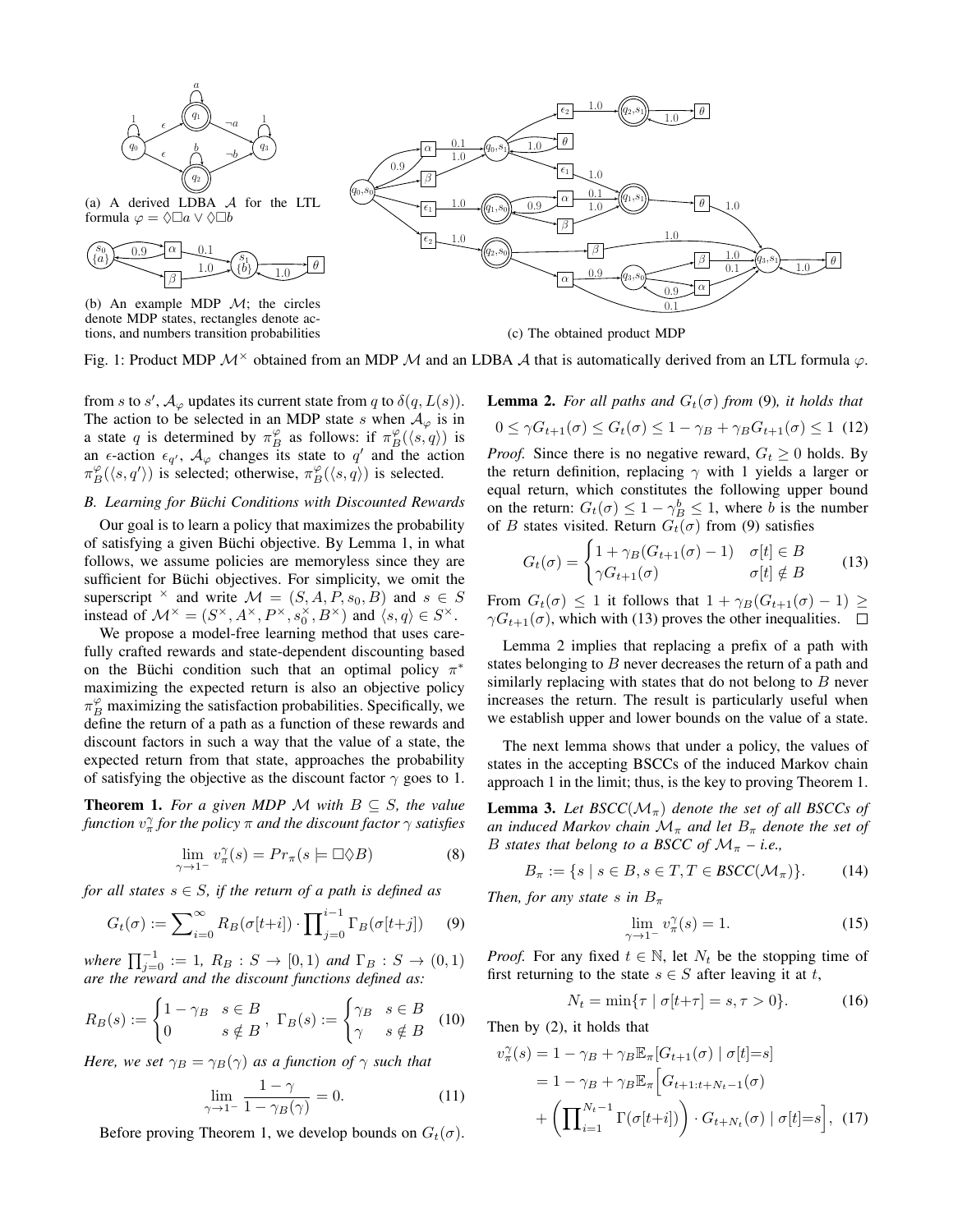since once a state  $s \in B_{\pi}$  is visited, almost surely it is visited again [15]. Using that  $G_t(\sigma) \geq \gamma G_{t+1}(\sigma)$ , we obtain

$$
v_{\pi}^{\gamma}(s) \ge 1 - \gamma_B + \gamma_B \mathbb{E}_{\pi} \left[ \gamma^{N_t - 1} G_{t + N_t}(\sigma) \mid \sigma[t] = s \right]
$$
  
\n
$$
\stackrel{\textcircled{\tiny 1}}{\ge} 1 - \gamma_B + \gamma_B \mathbb{E}_{\pi} \left[ \gamma^{N_t - 1} \mid \sigma[t] = s \right] v_{\pi}(s)
$$
  
\n
$$
\stackrel{\textcircled{\tiny 2}}{\ge} 1 - \gamma_B + \gamma_B \gamma^{\mathbb{E}_{\pi}[N_t - 1] \sigma[t] = s]} v_{\pi}(s)
$$
  
\n
$$
\ge 1 - \gamma_B + \gamma_B \gamma^n v_{\pi}(s)
$$
\n(18)

where  $\odot$  holds by the Markov property,  $\odot$  holds by the Jensen's inequality, and  $n \geq 1$  is a constant. From (18),

$$
v_{\pi}^{\gamma}(s) \ge \frac{1 - \gamma_B}{1 - \gamma_B \gamma^n} \ge \frac{1 - \gamma_B}{1 - \gamma_B (1 - n(1 - \gamma))}
$$
  
= 
$$
\frac{1}{1 + n \frac{1 - \gamma}{1 - \gamma_B} - n(1 - \gamma)}.
$$
 (19)

where the second "≥" holds by  $(1-(1-\gamma))^n \geq 1-n(1-\gamma)$ for  $\gamma \in (0, 1)$ . Finally, since  $v_{\pi}^{\gamma}(s) \le 1$  by Lemma 2, letting  $\gamma$ ,  $\gamma_B \rightarrow 1^-$  under the condition (11) results in (15). □

We now prove Theorem 1.

*Proof of Theorem 1.* First, we divide the expected return of a random path  $\sigma$  from a state  $s \in S$  by whether it visits the states  $B \subseteq S$  infinitely often:

$$
v_{\pi}^{\gamma}(s) = \mathbb{E}_{\pi}[G_t(\sigma) \mid \sigma[t] = s, \sigma \models \Box \Diamond B] Pr_{\pi}(s \models \Box \Diamond B)
$$

$$
+ \mathbb{E}_{\pi}[G_t(\sigma) \mid \sigma[t] = s, \sigma \not\models \Box \Diamond B] Pr_{\pi}(s \not\models \Box \Diamond B) (20)
$$

for some fixed  $t \in \mathbb{N}$ . let  $M_t$  be the stopping time of first reaching a state in  $B_{\pi}$  after leaving s at t,

$$
M_t = \min\{\tau \mid \sigma[t+\tau] \in B_\pi, \tau > 0\} \tag{21}
$$

where  $B_{\pi}$  is defined as in (14). Then, it holds that

$$
\mathbb{E}_{\pi}[G_t(\sigma) | \sigma[t]=s, \sigma \models \Box \Diamond B]
$$
\n
$$
\stackrel{\textcircled{\tiny 1}}{=} \mathbb{E}_{\pi}[G_t(\sigma) | \sigma[t]=s, \sigma \models \Diamond B_{\pi}]
$$
\n
$$
\stackrel{\textcircled{\tiny 2}}{=} \mathbb{E}_{\pi}[\gamma^{M_t}G_{t+M_t}(\sigma) | \sigma[t]=s, \sigma \models \Diamond B_{\pi}]
$$
\n
$$
\stackrel{\textcircled{\tiny 3}}{=} \mathbb{E}_{\pi}[\gamma^{M_t} | \sigma[t]=s, \sigma \models \Diamond B_{\pi}] v_{\pi,\min}^{\gamma}(B_{\pi})
$$
\n
$$
\stackrel{\textcircled{\tiny 4}}{=} \gamma^{\mathbb{E}_{\pi}[M_t|\sigma[t]=s, \sigma \models \Diamond B_{\pi}]} v_{\pi,\min}^{\gamma}(B_{\pi})
$$
\n
$$
= \gamma^{m} v_{\pi,\min}^{\gamma}(B_{\pi}), \qquad (23)
$$

where  $v_{\pi,\min}^{\gamma}(B_{\pi}) = \min_{s \in B_{\pi}} v_{\pi}^{\gamma}(s)$  and m is constant. Here, ① holds because a path  $σ$   $\models □\Diamond B$  almost surely eventually enters an accepting BSCC, it eventually reaches a state  $s \in$  $B_{\pi}$  almost surely, ②, ③ and ④ hold due to Lemma 2, the Markov property and Jensen's inequality. From (20), we have

$$
v_{\pi}^{\gamma}(s) \ge \gamma^{m} v_{\pi}(B_{\pi}) Pr_{\pi}(s = \Box \Diamond B). \tag{24}
$$

Similarly, let  $M_t'$  be the stopping time of first reaching a rejecting BSCC of  $\mathcal{M}_{\pi}$  after leaving s at t. Then

$$
M'_{\pi} = \min \{ \tau \mid \sigma[t+\tau] \in T, T \cap B = \varnothing, T \in BSCC(\mathcal{M}_{\pi}), \tau > 0 \}
$$
 (25)

denoting the number of time steps before a rejecting BSCC

is reached. Thus, from Lemma 2 and the Markov property

$$
\mathbb{E}_{\pi}[G_t(\sigma) | \sigma[t]=s, \sigma \not\models \Box \Diamond B]
$$
  
\n
$$
\leq \mathbb{E}_{\pi} \left[1 - \gamma_B^{M'_{\pi}} | \sigma[t]=s, \sigma \not\models \Box \Diamond B\right]
$$
  
\n
$$
\leq 1 - \gamma_B^{\mathbb{E}_{\pi}[M'_{\pi} | \sigma[t]=s, \sigma \not\models \Box \Diamond B]} = 1 - \gamma_B^{m'} \qquad (26)
$$

where  $m'$  is also constant. From this upper bound and (20)

$$
v_{\pi}^{\gamma}(s) \le Pr_{\pi}(s \models \Box \Diamond B) + (1 - \gamma_B^{m'}) Pr_{\pi}(s \not\models \Box \Diamond B).
$$

Both the above upper bound and the lower bound from (24) go to the probability of satisfying the formula as  $\gamma$ approaches 1 from below, thus concluding the proof.  $\Box$ 

Theorem 1 suggests that the limit of the optimal state values is equal to the maximal probabilities as  $\gamma$  goes to 1; this is captured by the next corollary whose proof follows from the definition of the optimal policies and maximal probabilities.

**Corollary 1.** *For all states*  $s \in S$  *the following holds:* 

$$
\lim_{\gamma \to 1^{-}} v_*^{\gamma}(s) = Pr_{\text{max}}(s \models \Box \Diamond B). \tag{27}
$$

**Remark 1.** *From Theorem 1 of [32],*  $\gamma$  < 1 *ensures convergence of the model-free learning to the unique solution. With*  $\gamma = 1$ , the result may converge to a non-optimal policy [17] *as there might exist multiple fixed-point solutions.*

Finally, as the policies are discrete, the convergence of (8) and (27) is achieved after some threshold  $\gamma'$ , as stated below.

**Corollary 2.** *There exists a*  $\gamma'$  *such that for all*  $\gamma > \gamma'$  *and for all states*  $s \in S$ *, the optimal policy*  $\pi^*$  *satisfies* 

$$
Pr_{\pi^*} (s \models \Box \Diamond B) = Pr_{max}(s \models \Box \Diamond B). \tag{28}
$$

*Proof.* Let  $d_{\text{min}}$  be the minimum positive difference between the satisfaction probabilities of two policies:

$$
d_{\min} := \min \left\{ |Pr_{\pi_1}(s \models \Box \Diamond B) - Pr_{\pi_2}(s \models \Box \Diamond B)|
$$
  
  $| s \in S, Pr_{\pi_1}(s \models \Box \Diamond B) \neq Pr_{\pi_2}(s \models \Box \Diamond B) \right\}$ 

and let  $\gamma'$  be the discount factor such that

$$
\max\left\{|v_{\pi}^{\gamma}(s) - Pr_{\pi}(s \models \Box \Diamond B)| \mid s \in S\right\} < d_{\min}/2. \tag{29}
$$

Now, suppose a policy  $\pi'$  that maximizes the satisfaction probability is not optimal for  $\gamma'$ , then the optimal value of all states must be larger than  $Pr_{\text{max}}(s \models \Box \Diamond B) - d_{\text{min}}/2$ , which is not possible due to the definition of  $d_{\text{min}}$ .  $\Box$ 

#### IV. IMPLEMENTATION AND CASE STUDIES

We implemented our RL-based synthesis framework in Python; we used Rabinizer 4 [33] to map LTL formulas into LDBAs, and Q-learning for the proposed discounting rewards. The code and videos are available at [34]. We evaluated our framework on two motion planning case studies. We consider two scenarios in a grid-world where a mobile robot can take four actions *top, left, down* and *right* (Fig. 2 and 3). The robot moves in the intended direction with probability 0.8 and it can go sideways with probability 0.2 (0.1 each). If the robot hits a wall or an obstacle it stays in the same state.

For Q-learning, we used  $\varepsilon$ -greedy policy to choose the optimal actions, and discount factors  $\gamma_B = 0.99$  and  $\gamma =$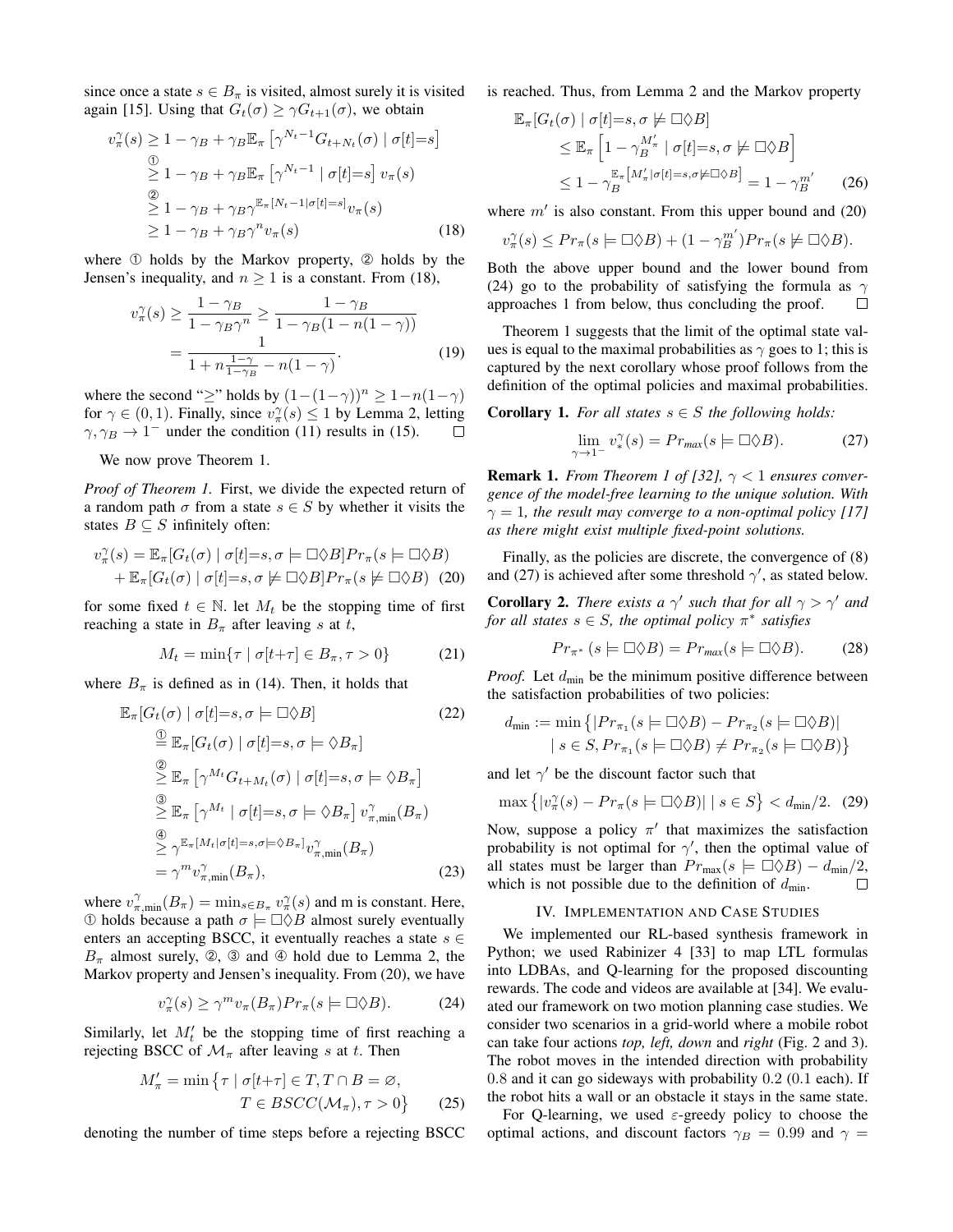

Fig. 2: The objective policy and the estimated maximal probabilities of satisfying  $\varphi_1$  from (30). Empty circles: absorbing states; Filled circles: obstacles; Arrows: actions *top, left, down* and *right* and  $\epsilon_1, \epsilon_2$  are  $\epsilon$ -actions. State labels: encircled letters in the lower part of the cells. The values are rounded to the closest hundredth.

0.99999. The probability that a random action is taken,  $\varepsilon$ , and the learning rate,  $\alpha$ , were gradually decreased from 1.0 to 0.1 and then 0.001. The objective policies and estimates of the maximal probabilities were obtained using 100 000 episodes.

#### *A. Motion Planning with Safe Absorbing States*

In this example, the robot tries to reach a safe absorbing state (states  $a$  or  $b$  in circle), while avoiding unsafe states (states c). This is formally specified in LTL as

$$
\varphi_1 = (\Diamond \Box a \lor \Diamond \Box b) \land \Box \neg c. \tag{30}
$$

The LDBA computed from  $\varphi_1$  has 4 states and the product MDP has 80 states. All episodes started in a random state and were terminated after  $T = 100$  steps.

The optimal policy obtained for an MDP is illustrated in Fig. 2a. The shortest way to enter a safe absorbing state from  $(0, 0)$  is reaching  $(1, 3)$  via  $(1, 2)$ ; yet, in that case, the robot visits an unsafe state with probability 0.2. Thus, the optimal policy tries to enter one of  $(3, 0)$  and  $(3, 2)$  by choosing up in  $(3, 1)$ . Under this policy, the robot eventually reaches a safe absorbing state without visiting an unsafe state almost surely. Once the robot enters an absorbing state, it chooses an  $\epsilon$ -action depending on the state label, and thus the LDBA transitions to an accepting state, with positive rewards.

Fig. 2b shows the estimates of the maximal probabilities. Note that the approximation errors in  $(1, 2)$  and  $(4, 2)$  are due to the variance of the return caused by the unsafe states. When the robot visits an unsafe state, the LDBA makes a transition to a trap state, making it impossible for the robot to receive a positive reward. Hence, the return that can be obtained from  $(1, 2)$  and  $(4, 2)$  is either 1 or 0 with probability 0.8 and 0.2, respectively. In addition, this type of non-0 or non-1 probability guarantees cannot be provided with existing learning-based methods for LTL specifications.

While the values from Fig. 2a and 2b were obtained from a single run over  $K=100000$  episodes, we investigated the impact of the number of episodes. Fig. 2c shows the L2 norm of the errors averaged over 100 repetitions for different numbers of episodes (the error bars show standard deviation).

# *B. Mobile Robot in Nursery Scenario*

In this scenario (inspired by [35]), the robot's objective is to repeatedly check a baby (at state  $b$ ) and go back to its charger (at state  $c$ ), while avoiding the danger zone (at state



(a) Policy c to b (b) Policy b to c (c) Policy b to a (d) Policy a to b

Fig. 3: A summary of the synthesized policy for the nursery scenario. Arrows: actions *top, left, down*, and *right*; encircled characters: state labels. The actions in states that are not reachable or lead to another LDBA state are not displayed. In all subfigures, the most likely paths are highlighted in red.

d). Near the baby b, the only allowed action is *left* and when taken the following situations can happen: (i) the robot hits the wall with probability 0.1 and wakes the baby up; (ii) the robot moves left with probability 0.8 or moves down with probability 0.1. If the baby has been woken up, which means the robot could not leave in a single time step (represented by LTL as  $b \wedge \bigcirc b$ , the robot should notify the adult (at state a); otherwise, the robot should directly go back to the charger (at state  $c$ ). The full objective is specified in LTL as

$$
\varphi_2 = \Box \Big( \underbrace{\neg d}_{(1)} \land \underbrace{(b \land \neg \bigcirc b) \to \bigcirc (\neg b \cup (a \lor c)\big)}_{(2)} \land \underbrace{a \to \bigcirc (\neg a \cup b)}_{(3)} \\ \land \underbrace{(\neg b \land \bigcirc b \land \neg \bigcirc \bigcirc b) \to (\neg a \cup c)}_{(4)} \land \underbrace{c \to (\neg a \cup b)}_{(5)} \land \underbrace{(b \land \bigcirc b) \to \Diamond a}_{(6)}\Big).
$$

Here, the sub-formulas mean (1) avoid the danger state; (2) if the baby is left, do not return before visiting the adult or the charger; (3) after notifying the adult, leave immediately and go for the baby; (4) after leaving the baby sleeping, go for the charger and do not notify the adult; (5) after charging, return to the baby first without visiting the adult; and (6) notify the adult if the baby has woken up.

The LDBA for this specification has 47 states and the product MDP has 940 states. The episodes were terminated after 1000 steps and the robot position was reset to charging.

Fig. 3 depicts the optimal policy for the four most visited LDBA states during the simulation. The robot follows the policy in Fig. 3a after it leaves the charger dock (4, 1). Under this policy, the robot almost surely reaches the baby in  $(0, 2)$ , while successfully avoiding visiting  $a$ . Similarly, the policy in Fig. 3b is followed by the robot to go back to the charger while the baby is sleeping. If the baby is awake, the robot takes the shortest path to reach  $a$  (Fig. 3c).

# V. CONCLUSION

In this work, we present a model-free learning-based method to synthesize a control policy that *maximizes* probability that an LTL specification is satisfied in *unknown* stochastic environments that can be modeled by an MDP. We first show that synthesizing controllers from an LTL specification on the MDP can be converted to synthesizing a memoryless policy of a Büchi objective on the product MDP. Then, we design a novel discounting and reward scheme, and show that the memoryless policy optimizing this reward, also optimizes the satisfaction probability of the Buchi objective ¨ (and thus the initial LTL specification). Finally, we evaluate our synthesis method on motion planning case studies.